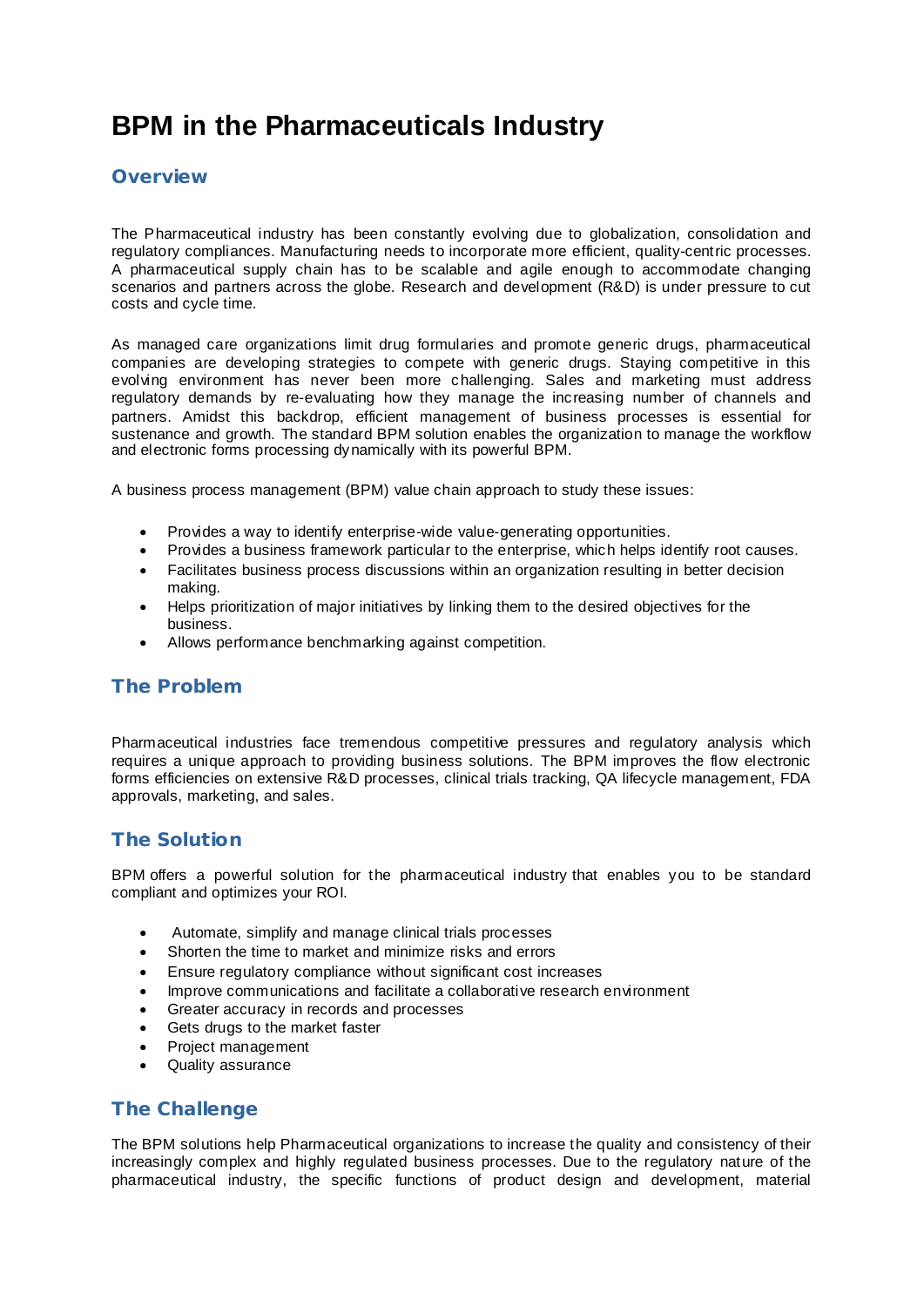procurement, production, distribution and logistics, and administration are distinctly different from any manufacturing organization. The challenge is to reduce the burgeoning costs of clinical trials, research and development, and sales and marketing by streamlining supply chain and production processes. The BPM can help in implementing efficient and integrated processes and systems which automate and streamline corporate administration, product development, operations, supply chain and customer interface.

- Project management
- · Electronic batch records management
- · Long-term data archiving
- · Quality assurance
- · Data acquisition & analysis
- Scientific data management
- Records management
	- o New product introductions
	- o Multi-vendor instrument control
	- o Regulatory Compliance

**Features of BPM Solution:**

- · Electronic form processing
- · Business Activity Monitoring BAM
- Form creation without coding
- · Database connectivity without coding
- Creation of Workflow without any programming
- Web based eform processing
- Serial and parallel routing
- Form processing through Mobile devices

### **Pharmaceutical Industry Overview**

The global pharmaceuticals market generated total revenues of \$577.1 billion.



To analyze how BPM can help organizations in meeting these challenges, it is important to the industry is experiencing increased pressure to change at fundamental levels, caused in part by:

Constant pressure to cut drug development cost and cycle time.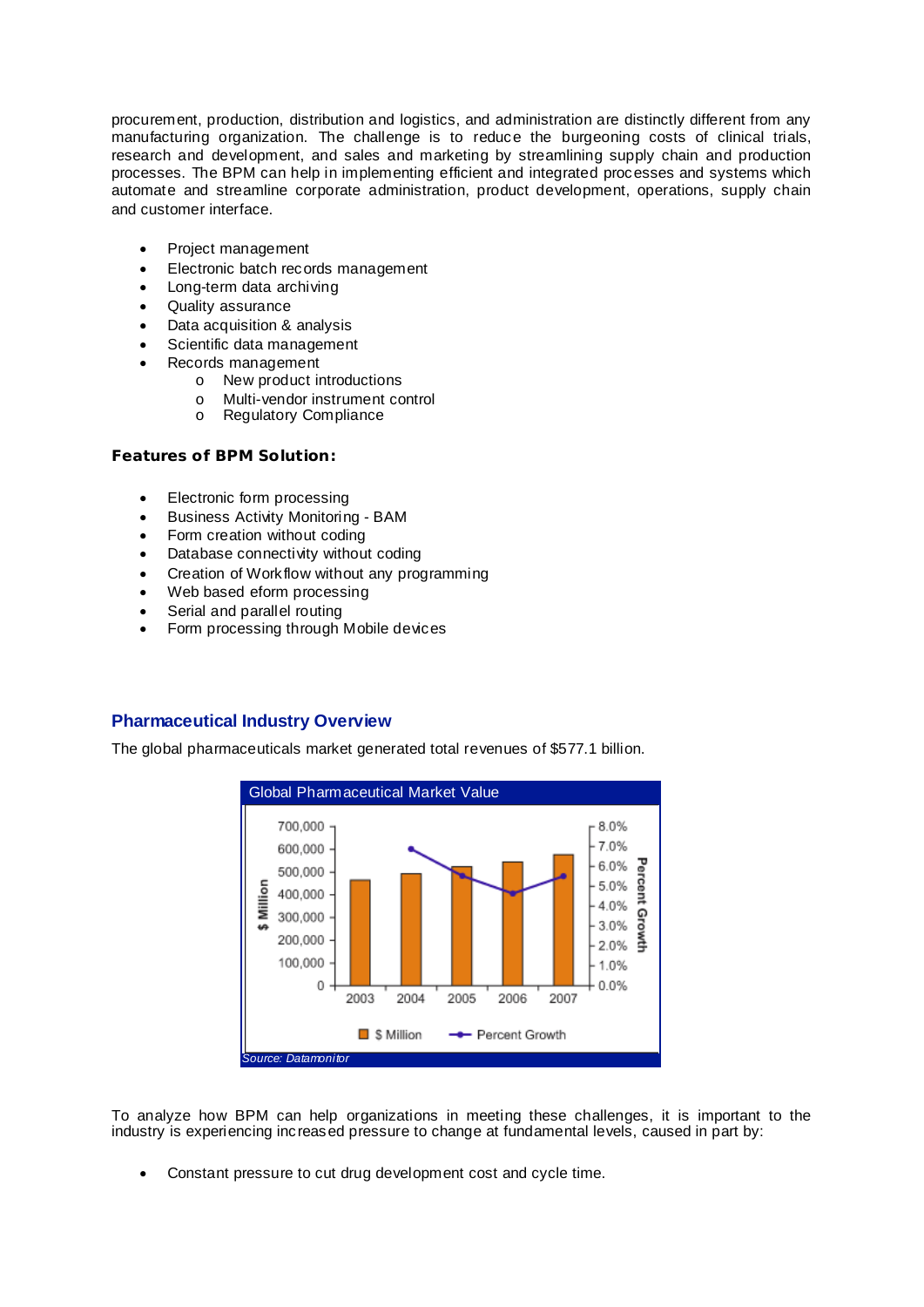- · Customers demanding more innovative pharmaceutical products at more competitive prices.
- · Expiring patents on existing blockbuster drugs.
- · Tighter industry regulations.
- · Gaps among people, back-end systems, and critical processes and initiatives.

To analyze how BPM can help organizations in meeting these challenges, it is important to understand the pharmaceutical value chain.

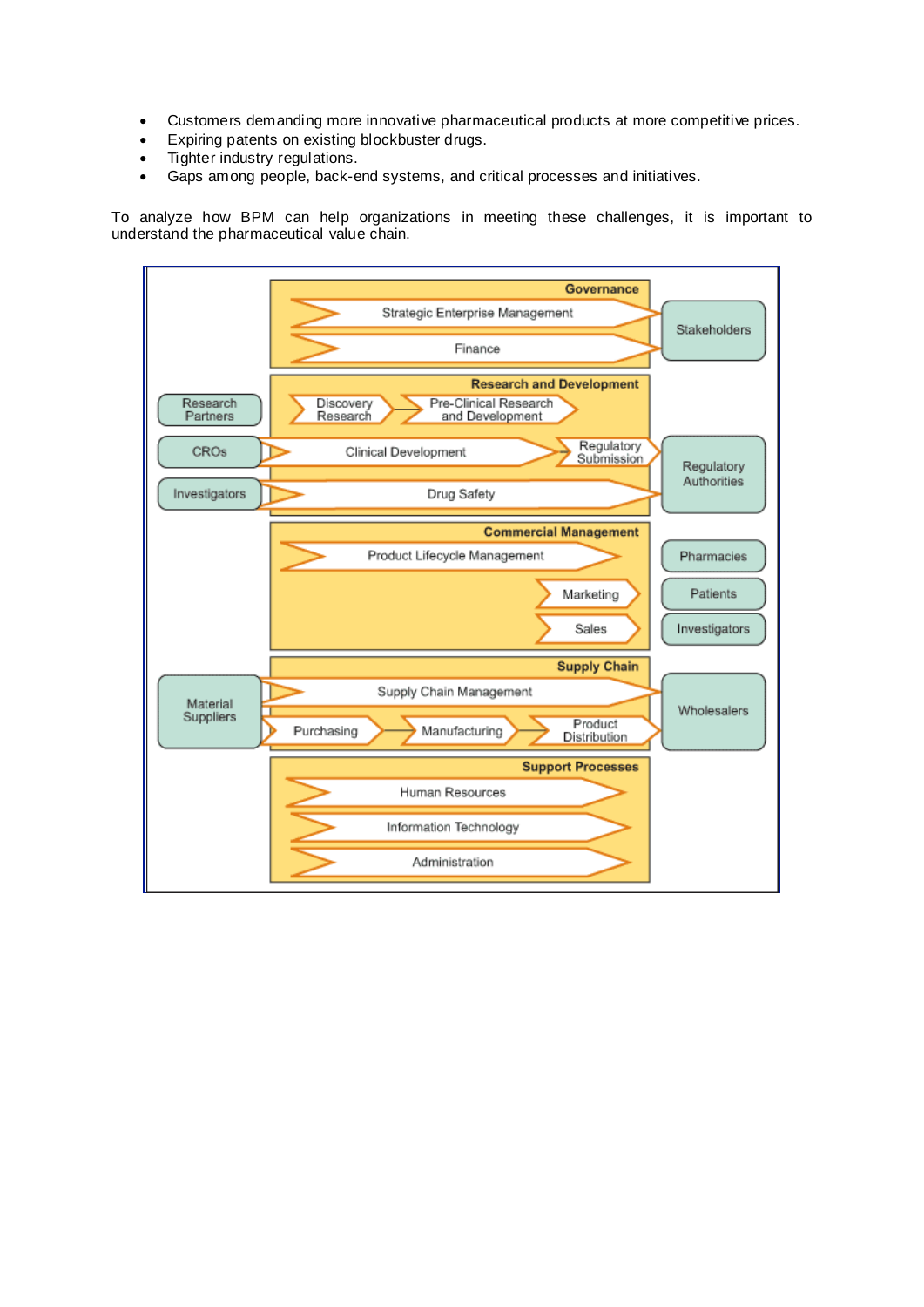In this overall context, the key issues and possible solutions from an information perspective are shown below:

| Pharmaceutical Value Chain Issues and Solutions |                                                                                                   |                                                                                                                                                               |  |
|-------------------------------------------------|---------------------------------------------------------------------------------------------------|---------------------------------------------------------------------------------------------------------------------------------------------------------------|--|
| <b>Area of Value Chain</b><br><b>Affected</b>   | <b>Business Issue/Challenge</b>                                                                   | <b>Potential Solutions</b>                                                                                                                                    |  |
| All                                             | Sharing of knowledge and<br>collaborating with partners                                           | Information that is visible and<br>transparent in real-time to be<br>shared internally/externally                                                             |  |
| All                                             | Ever-increasing volume of<br>complex data, which has to be<br>integrated and queried              | Taking a process-centric view<br>and integrating multiple sources<br>of information to enable efficient<br>combining and querying of large<br>amounts of data |  |
| All                                             | The priority of products in the<br>development portfolio is<br>unclear/keeps changing             | Creating and managing a<br>balanced commercial portfolio<br>aligned to corporate objectives                                                                   |  |
| All                                             | Tracking and modeling of<br>resources - balancing demand<br>for product against capacity          | Integrating supply chain<br>planning, executing alliance<br>partnerships/strategies                                                                           |  |
| R&D, manufacturing,<br>supply chain             | High cost of R&D, distributions<br>and logistics, and verifying<br>consistency of product quality | R&D, compliance and<br>distribution channel strategy<br>development, Six Sigma                                                                                |  |
| Sales and marketing                             | Managing contacts and<br>relationships within a multi-<br>channel sales environment               | Customer relationship<br>management                                                                                                                           |  |

Not only managing clinical processes, but also making them more responsive, is increasingly difficult with the involvement of external partners including clinical research organizations. Clinical development must work hard to effectively manage investigator relationships and clinical trials across disparate applications.

Most organizations lack end-to-end visibility of clinical trial processes. Considerable manual intervention is required for management with a lot of room for improvement.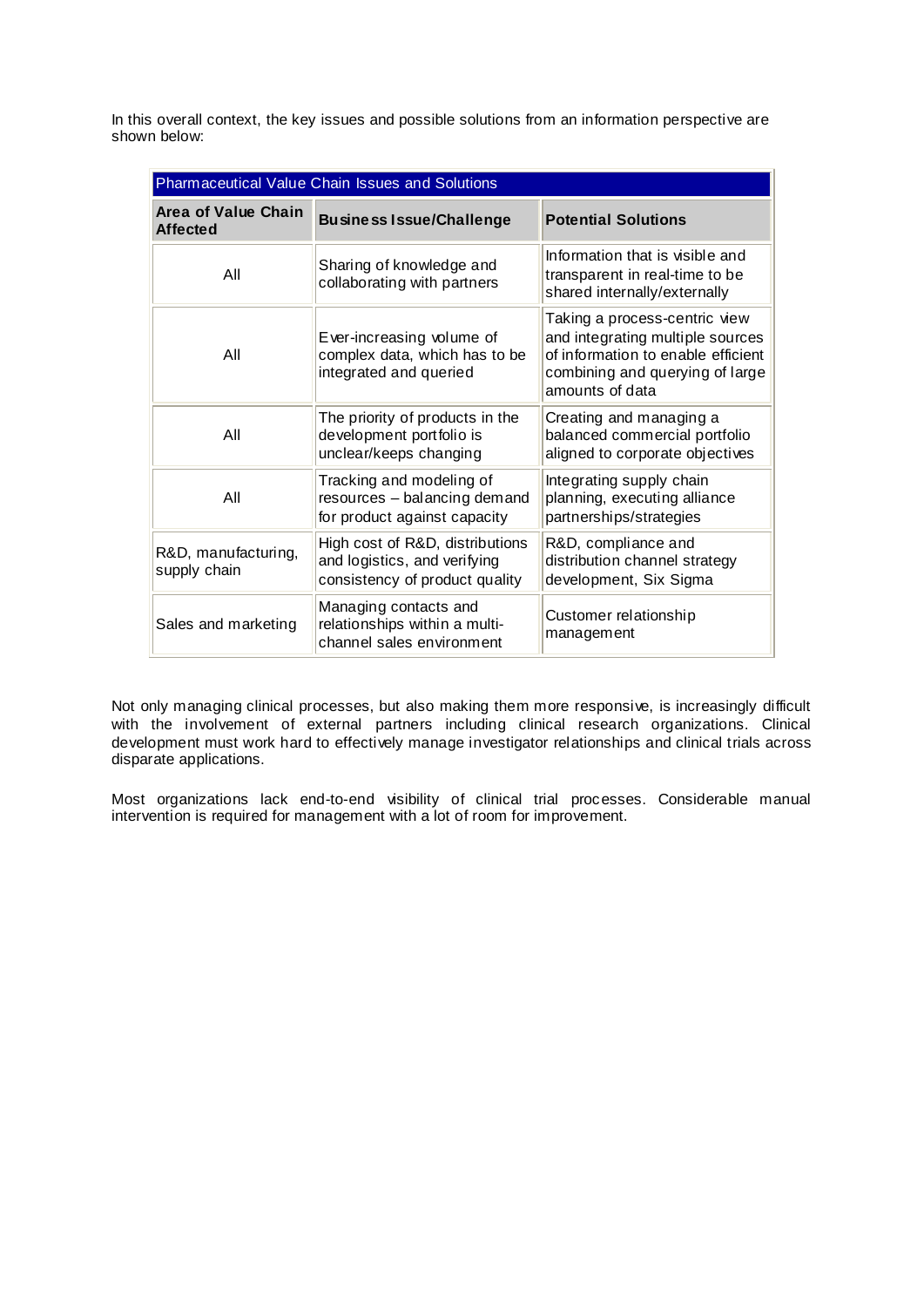| Process for Checking Patient Enrolment and Investigator Payment Evaluation            |                                                                                                                                                                                                                                          |  |  |  |
|---------------------------------------------------------------------------------------|------------------------------------------------------------------------------------------------------------------------------------------------------------------------------------------------------------------------------------------|--|--|--|
| <b>Clinical Trial</b><br>Project<br>Manager                                           | Confirm<br>Consolidate<br>Check<br>Check<br>Confirm<br>Check<br>Registration<br>Medical<br>Progress<br>Lab<br>Data on<br>⊬<br>ь<br>Milestones<br>Activity by Site<br>Spreadsheet<br>by Site<br>Tests<br>Imaging                          |  |  |  |
| Financial<br><b>Department</b>                                                        | Make<br>Payment                                                                                                                                                                                                                          |  |  |  |
| Sponsor<br>Systems                                                                    | <b>CMS</b><br><b>ERP</b><br><b>CTMS</b>                                                                                                                                                                                                  |  |  |  |
| External<br>EDC/eCRF<br>Imaging<br><b>EDC/IVRS</b><br><b>LMS</b><br>Systems<br>System |                                                                                                                                                                                                                                          |  |  |  |
|                                                                                       | Systems<br>CTMS<br>eCRF<br>Clinical Trial Management System<br>electronic Case Report Form<br>CMS<br>LMS<br>Contract Management System<br>Lab Management System<br>EDC<br>ERP<br>Enterprise Resource Planning<br>Electronic Data Capture |  |  |  |
|                                                                                       | IVRS<br>Interactive Voice Response System                                                                                                                                                                                                |  |  |  |

Consider an example: a pharmaceutical company is using a paper-based clinical trial process and they are approaching increase data throughput. Business process mapping and analysis can help find out the processes that can be automated like selection and registration, and can give better control over its paper-based processes. BPM implementation will help ease the incorporation and monitoring of business conditions. Business processes to route scanned documents for review and approval can be implemented in the same fashion and as the company's needs grow, other processes can be added.

If a clinical trial system already exists, BPM can provide a means to adopt a process view and interconnect with other enterprise systems like an ERP system, a lab management system (LMS) or a contract management system (CMS). BPM helps build in efficiency in a number of ways by enabling:

- · Real-time access to study progress: Information is accurate and up-to-date exchanged at the point in time it is needed.
- Preservation of existing IT investments: BPM can communicate business tasks concerning specific data recognized among existing systems and applications helping to extend their longevity regardless of geography, number of sites or trials.
- Reuse: Services can be used by systems like an enterprise data system for clinical studies, and by all EDC systems used by partners.
- Enforcement of compliance: As processes are properly governed and updated, it can help enforce sponsor-level compliance and consistency across applications through system collaboration.
- Facilitation of business process change: BPM make it easier to change and scale the business processes required for clinical trials. Processes can be easily accessed and applied to other systems.
- Expansion beyond organizational borders: BPM offer a standards-based approach to systems integration. Processes may be exposed locally or globally with select partners such as IT providers, logistics services, randomization providers and other vendor services important to managing studies.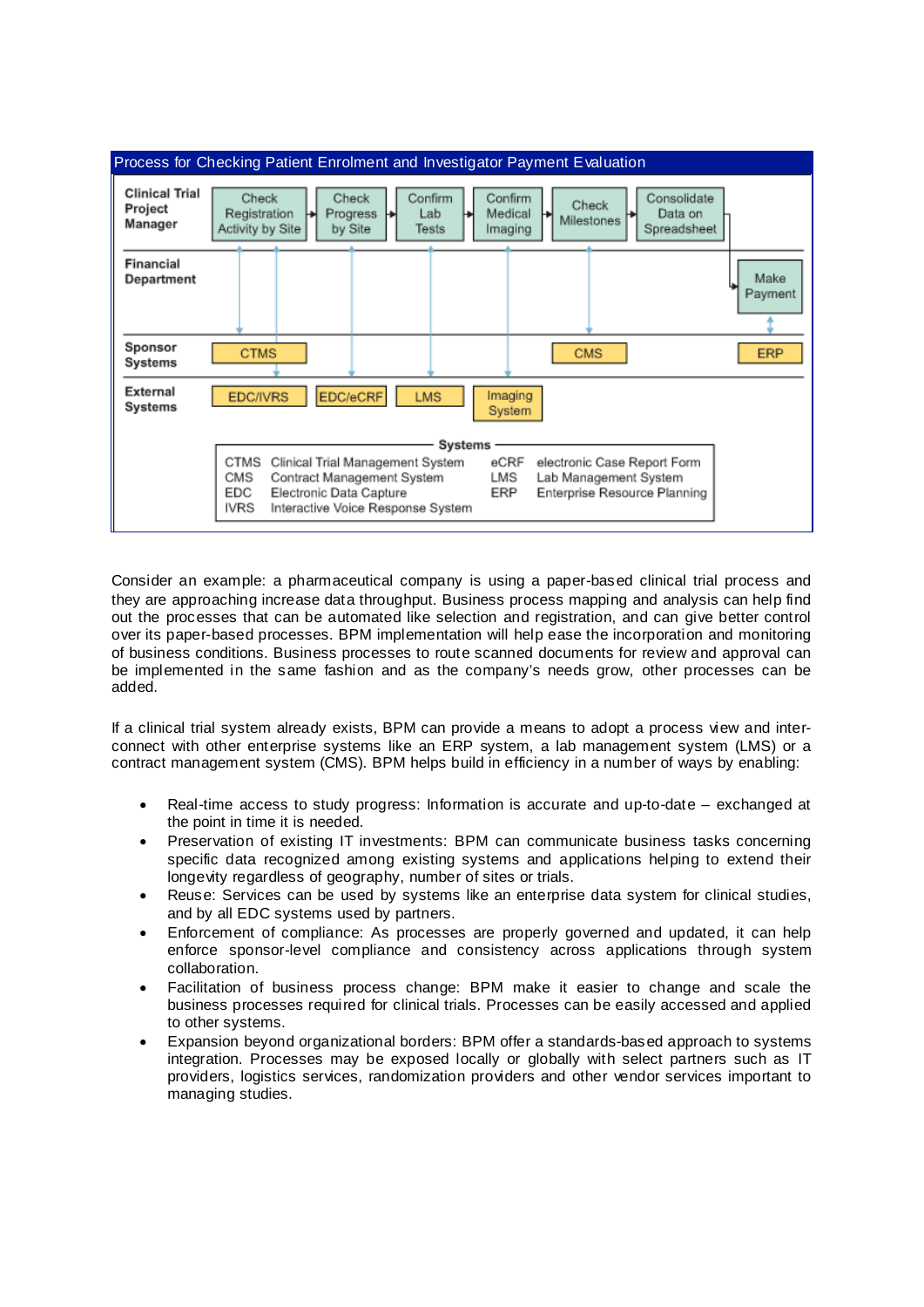# **Supply Chain**

All pharmaceutical companies must improve the productivity of their manufacturing assets and capital efficiency over a sustained period of time. In other words, they must learn to make better use of their plants and people, and reduce their fixed costs.

- Three elements are essential here:
- 1) a Lean manufacturing culture,
- 2) long-range modeling and
- 3) an integrated supply network.

Although Six Sigma, the methodology for measuring and reducing product variation, sets a target of six standard deviations between the mean and the nearest specification limit, most pharmaceutical companies still manufacture to standards of only two sigma. Adopting a Six Sigma culture helps a company increase its productivity and reduce cycle times by eliminating waste. It also saves money; moving from two to four sigma typically results in a 15 percent cut in costs.

Creating a model of the economic and physical forces influencing the supply chain, and simulating the end-to-end process (including market demand, capacity and costs), enables it to identify which levers it should pull and what effects it will have. Lastly, building a network of trusted suppliers and integrating them in the supply chain ensures the model is comprehensive and makes it easier to coordinate responses to a change in demand, supply or production. Synchronizing the manufacturing process involves sharing information on the design and movement of the products being manufactured, using track and trace technologies like radio-frequency identification (RFID) to provide real-time data on progress along the production line. It can deliver substantial productivity gains, as well as reducing the amount of capital that is tied up in stock.

#### **Sales and Marketing**

Successful sales and marketing efforts rely on accurate and timely information – getting the right message to the right people at the right time. At the same time, the pressures on the healthcare market are strengthening the roles of other stakeholders – providers, payers and patients, for example – who must now be targeted through a combination of channels. Additionally, the message concerning innovative products is becoming increasingly complex with more information needed on product safety and cost.

Compliance with regulations across the globe is a must; regulations differ among countries and limit, among other things, how often sales and marketing can contact a prescriber, or how much they can spend on these interactions. Tracking and coordinating these interactions is further complicated by systems that are not currently integrated or are connected through point-to-point solutions with fixed interfaces. Often, they have no overarching architecture or governance to enforce regulations.

Information about physician interactions within a channel is often hosted by marketing agencies outside of the pharmaceutical company or housed in independent databases. Relying on independent data sources like these makes it difficult to synthesize and evaluate the volumes of information available to determine the optimal combinations of channels. Analysis and reports can help address these issues with information that can be updated in the application within the respective businesses. It is not evident that issues exist, and compliance actions are needed, until the reports are generated. But these reports are not available until the analytical environments are set up or refreshed. Once a compliance action is identified, a request is routed back to someone who can update the system controlling the requirement. As time passes, the company can move farther and farther out of compliance. As a result, many pharmaceutical companies are unable to provide access to clean, reliable information in a flexible, reusable manner.

Many of the challenges described in this scenario can be addressed with business rules technology of BPM, which uses a rules engine. This allows the execution and management of business rules, which